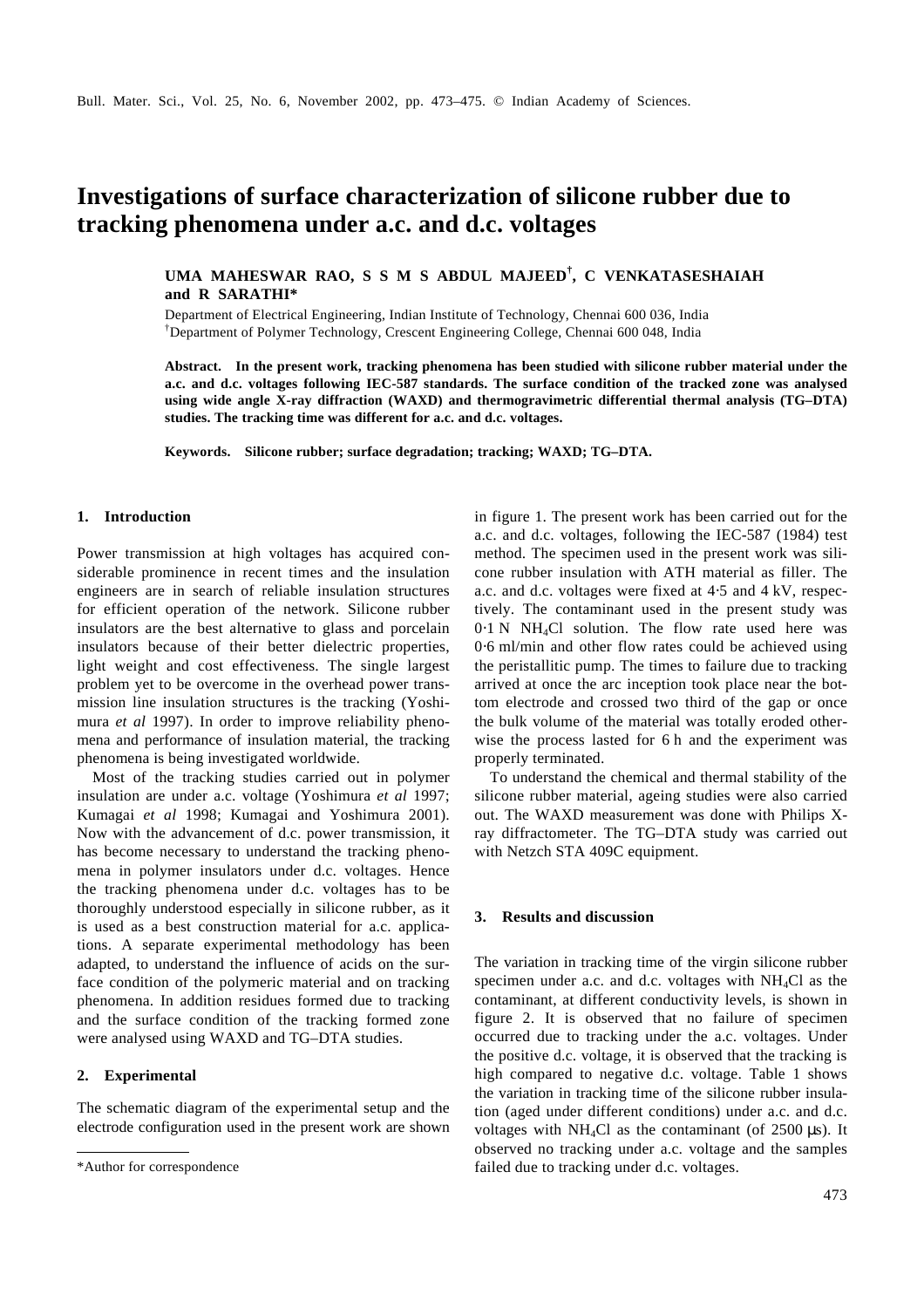

**Figure 1.** Experimental setup for tracking test (IEC 587).



**Figure 2.** Variation in tracking time of silicone rubber material with different conductivity of the contaminant under different voltages.

Table 1. Variation in tracking time of aged specimen.

|                                                                                                                                 | Tracking time (min)        |                             |                            |
|---------------------------------------------------------------------------------------------------------------------------------|----------------------------|-----------------------------|----------------------------|
| Ageing condition                                                                                                                | a.c.                       | $+$ d.c.                    | $-$ d.c.                   |
| Virgin specimen<br>Liquid nitrogen quenched<br>Thermal aged at $150^{\circ}$ C for 250 h<br>Hexane ageing<br>Nitric acid ageing | NF<br>NF<br>NF<br>NF<br>NF | NF<br>105<br>NF<br>NF<br>NF | NF<br>45<br>NF<br>NF<br>90 |

NF, No failure

Figure 3 shows the optical picture of the surface of the virgin and the tracked zone of the specimen. It is clear from the figure that tracking is a localized carbonization process. The variation in the tracking time of silicone rubber specimen under a.c. and d.c. voltages with NH4Cl as contaminant, at different flow rates, is as shown in figure 4. It is observed that under a.c. voltages, no specimen failed in the specified time duration.



**Figure 3.** Optical photographs of (**a**) virgin and (**b**) tracked zone.



**Figure 4.** Variation in tracking time of silicone rubber material with different flow rates of the contaminant under different voltages.

Under d.c. voltages, a drastic reduction in tracking time is observed.

Figure 5 shows WAXD spectra of silicone rubber insulation material (aged under different conditions) used in the present work. The broad peak in the range  $10-15^{\circ}$ indicating that the material is silicone polymer and the peak near 20° is due to the ATH filler in the material. The peaks above 20° match with the peaks of the crystalline ATH filler material. WAXD spectra were also obtained for the residues obtained during tracking process. At the tip of tracked zone only white carbon is observed and in the body of the tracked zone black carbon is noticed. The presence of white carbon indicates that the temperature near the tip of tracked zone has raised to 1000°C, which leads to the tracking process (Kumagai *et al* 1998).

Figure 6 shows TG and DTA spectra of silicone rubber insulation aged under different conditions. The TG curve shows gradual weight loss between 200 and 550°C for